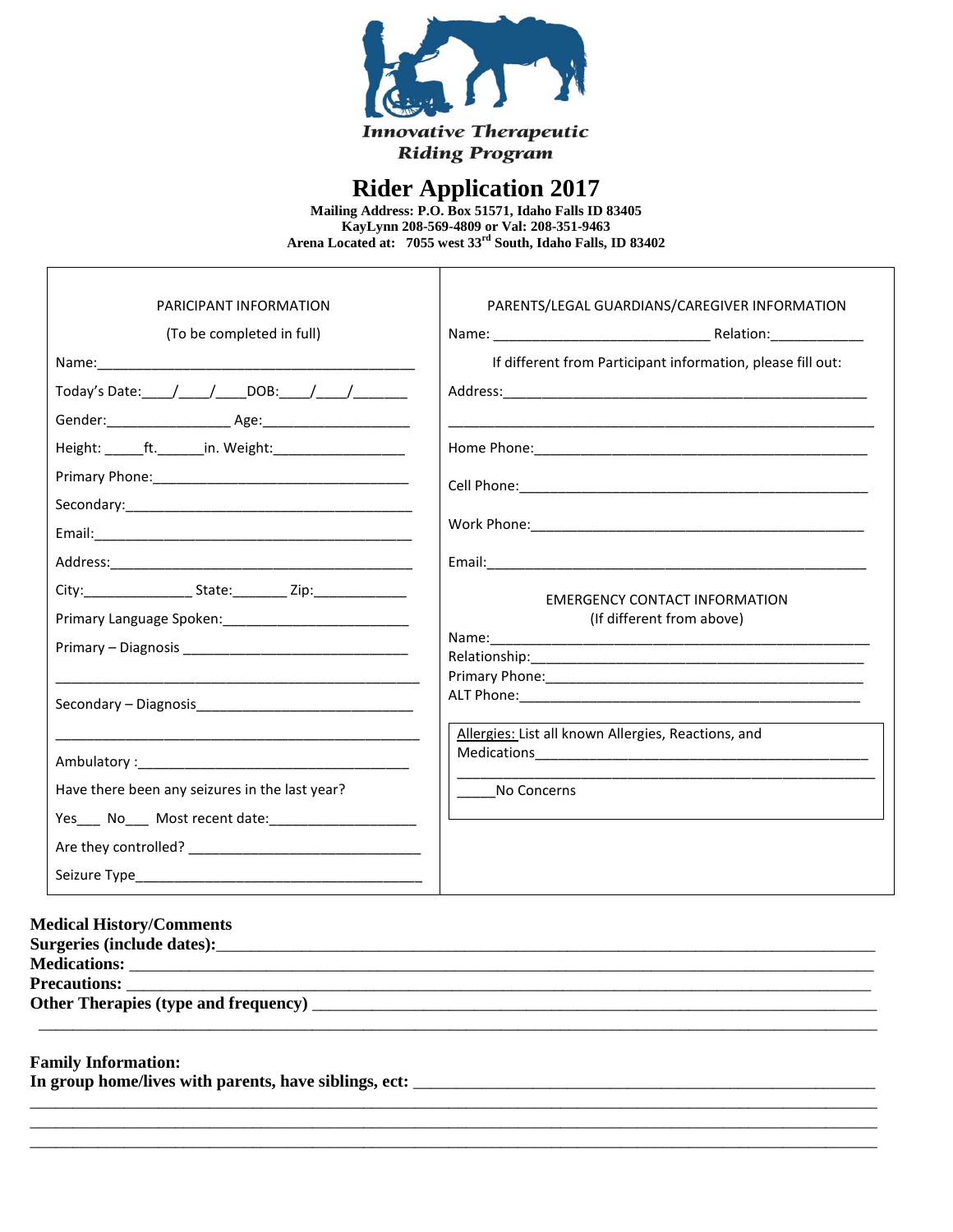|                                        |                                                   | Name: DOB: Phone: Phone:                             |  |  |  |
|----------------------------------------|---------------------------------------------------|------------------------------------------------------|--|--|--|
|                                        |                                                   |                                                      |  |  |  |
|                                        | Physician's Name: Preferred Medical Facility:     |                                                      |  |  |  |
|                                        | Health Insurance Company: Department of Policy #: |                                                      |  |  |  |
|                                        |                                                   |                                                      |  |  |  |
|                                        |                                                   |                                                      |  |  |  |
| In the event of an emergency, contact: |                                                   |                                                      |  |  |  |
|                                        |                                                   | Name: Relation: Relation: Phone: Phone:              |  |  |  |
|                                        |                                                   | Name: Relation: Relation: Phone: Phone:              |  |  |  |
|                                        |                                                   | Name: <u>Name:</u> Relation: Relation: Phone: Phone: |  |  |  |

In the event emergency medical aid/treatment is required due to illness or injury during the process of receiving services, or while being on the property of the agency, I authorize **Innovative Therapeutic Riding Program** to: (Center's Name)

- 1. Secure and retain medical treatment and transportation if needed
- 2. Release client records upon request to the authorized individual or agency involved in the medical emergency treatment

### **Consent Plan**

This authorization includes x-ray, surgery, hospitalization, medication and any treatment procedure deemed "life saving" by the physician. This provision will only be involved if the person(s) above is unable to be reached. Date: Consent Signature:

> (Client, Parent or Legal Guardian) *Signed in presence of center staff*

### **Non-Consent Plan**

I do not give my consent for emergency medical treatment/aid in the case of illness or injury during the process of receiving services or while being on the property of the agency. In the event emergency treatment/aid is required, I wish the following procedures to take place:

<u> 1990 - Johann Barbara, politik eta politik eta politik eta politik eta politik eta politik eta politik eta p</u>

Date: Consent Signature:

(Client, Parent or Legal Guardian) *Signed in presence of center staff*

#### **A COPY OF THE COMPLETED MEDICAL/HEALTH HISTORY SHOULD BE ATTACHED TO THIS FORM**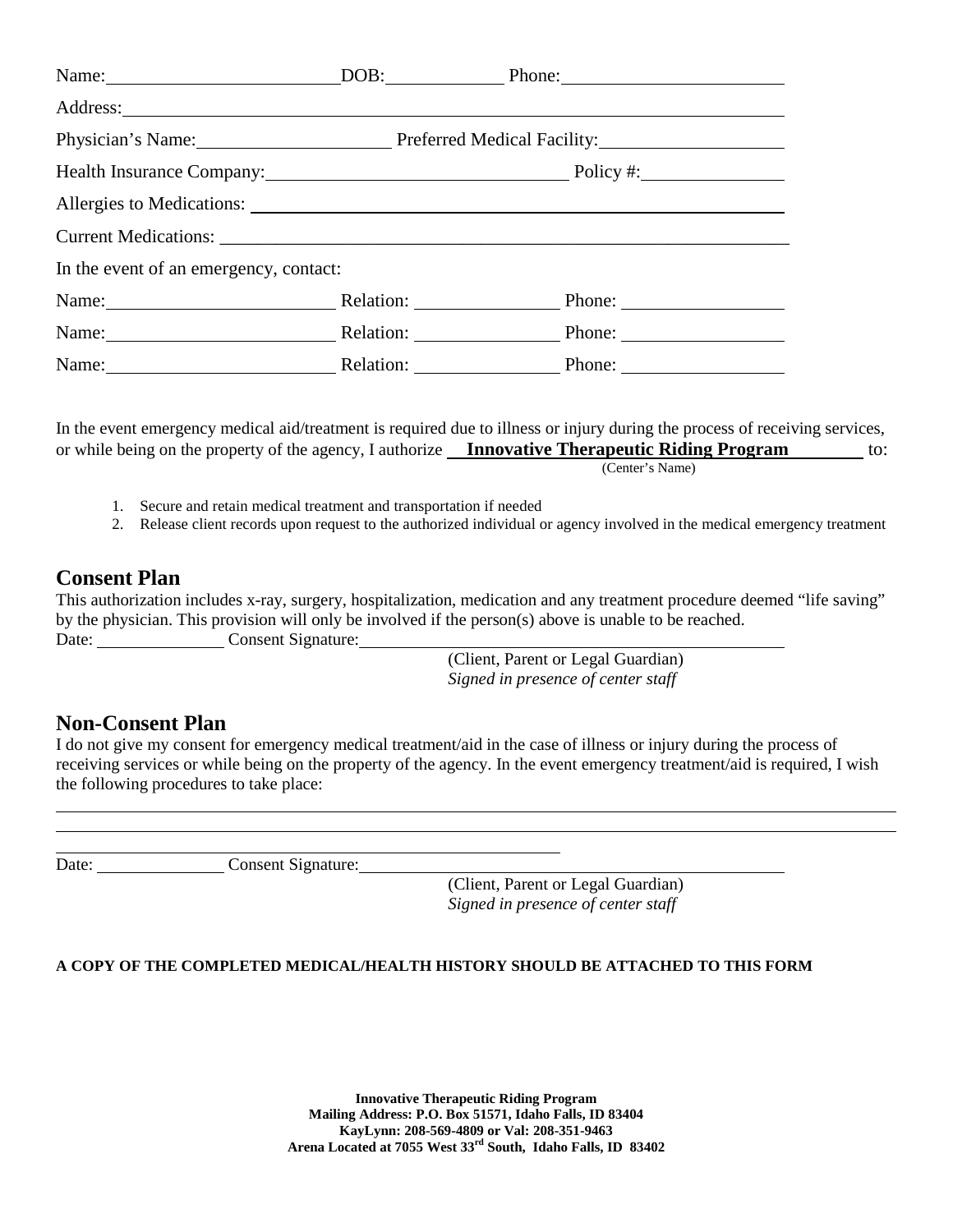# **Liability – Hold Harmless – Assumption of Risk 2017**

### **Please read carefully before signing**

- 1. I, the undersigned have read and understand and freely and voluntarily enter into this Release and Hold Harmless Agreement with Innovative Therapeutic Riding Program, LLC (hereinafter referred to as ITRP). I understand that this Release and Hold Harmless Agreement is a **Waiver of any and all Liabilities** that may be incurred by me as results of participating/volunteering with ITRP.
- 2. I understand that ITRP makes EVERY effort to maintain very high standards of safety in the following areas: Administration, Program and Facilities as determined by the governing agency for therapeutic riding centers, Professional Association of Therapeutic Horsemanship International (PATH Intl.) Nevertheless, I understand that accidents can occur and I agree to hold ITRP and Schaefer Livestock dba Box T Barn and Stables harmless in the event of such accident.
- 3. HELMET USE: I understand that under the PATH Intl. standards for safety, ALL Participants, volunteers, and personal (adults and minors) in any ITRP mounted or driving activity are required to, and in fact WILL wear, protective headgear that is American Society for Testing and Materials-Safety Equipment Institute (ASTM-SEI) approved for equestrian use. If helmets do not meet these standards, they will meet the **"PATH Intl. Guidelines for Alternative Helmet Use."** As a Participant/Volunteer, I agree to abide by this standard at all times.
- 4. I understand that myself or my minor child working with and around the horses of ITRP on Schaefer Livestock dba Box T Barn and Stables property as a client, staff member, or volunteer has inherent risks that have been minimized as much as possible by ITRP. Nevertheless, I understand that accidents can occur and I agree to hold ITRP harmless in the event of such accident.
- 5. I understand that potential dangers that I or my minor child could incur in being with, walking with, grooming, tacking, mounting, riding, dismounting, feeding horses, and using equipment around and with the horses, including but not limited to any interactions with other horses at the ITRP Facility. Understanding those risks for myself or my minor child, I hereby release ITRP and Schaefer Livestock dba Box T Barn and Stables from any liability whatsoever in the event of injury or damage of any nature or death to me, my child, or anyone else caused by or incidental to my electing to have myself or my child be involved with the horses and equipment of ITRP. This release of liability applies to ITRP, Schaefer Livestock dba Box T Barn and Stables, their officers, directors, trustees, agents, shareholders, instructors, therapists, staff, volunteers, representatives, successors, assigns, and anyone else directly or indirectly connected with ITRP or Schaefer Livestock dba Box T Barn and Stables.
- 6. I further voluntarily agree and warrant to Release and Hold Harmless all the above named organizations and people for any and all manner of claims demands and damages of every kind or nature whatsoever, which I may now, or in the future have against ITRP or Schaefer Livestock dba Box T Barn and Stables, and not limited to any incident caused by or related to negligence by the above named, including but not limited to injuries, death, or property damage from: being with, walking with, grooming, tacking, mounting, riding, dismounting, feeding horses; using equipment around and with the horses; and use of horse barn, Paddock, trails or arenas in any capacity.
- 7. WARNING: UNDER IDAHO LAW, AN EQUINE PROFESSIONAL IS NOT LIABLE FOR AN INJURY TO OR THE DEATH OF A PARTICIPANT IN EQUINE ACTIVITIES RESULTING FROM THE INHERENT RISK OF EQUINE ACTIVITIES PURSUANT TO C.R.S

I, the undersigned, hereby intending to be legally bound for myself, my child, my heirs, assigns, executors, or administrators, understand and recognize and warrant that this Release and Hold Harmless Agreement is being voluntarily and intentionally agreed to and signed. This agreement waives and forever releases, acquits, discharges and holds harmless all claims for damages against ITRP or Schaefer Livestock dba Box T Barn and Stables.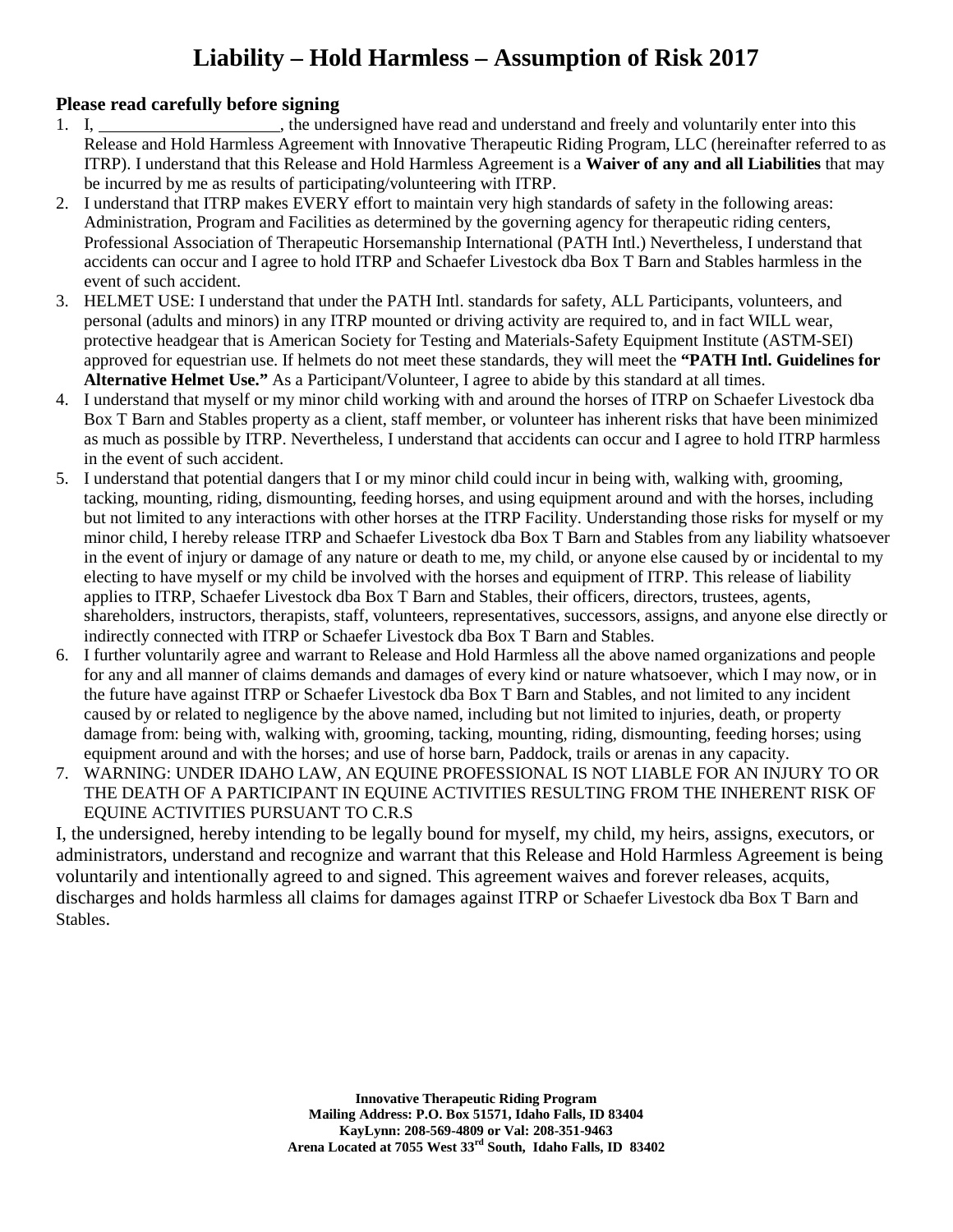# **Liability – Hold Harmless – Assumption of Risk 2017 (Continued)**

| Participant's/Volunteer's Name (Please Print):           |
|----------------------------------------------------------|
|                                                          |
|                                                          |
|                                                          |
|                                                          |
|                                                          |
|                                                          |
| Date: $\frac{1}{\sqrt{1-\frac{1}{2}} \cdot \frac{1}{2}}$ |
|                                                          |
|                                                          |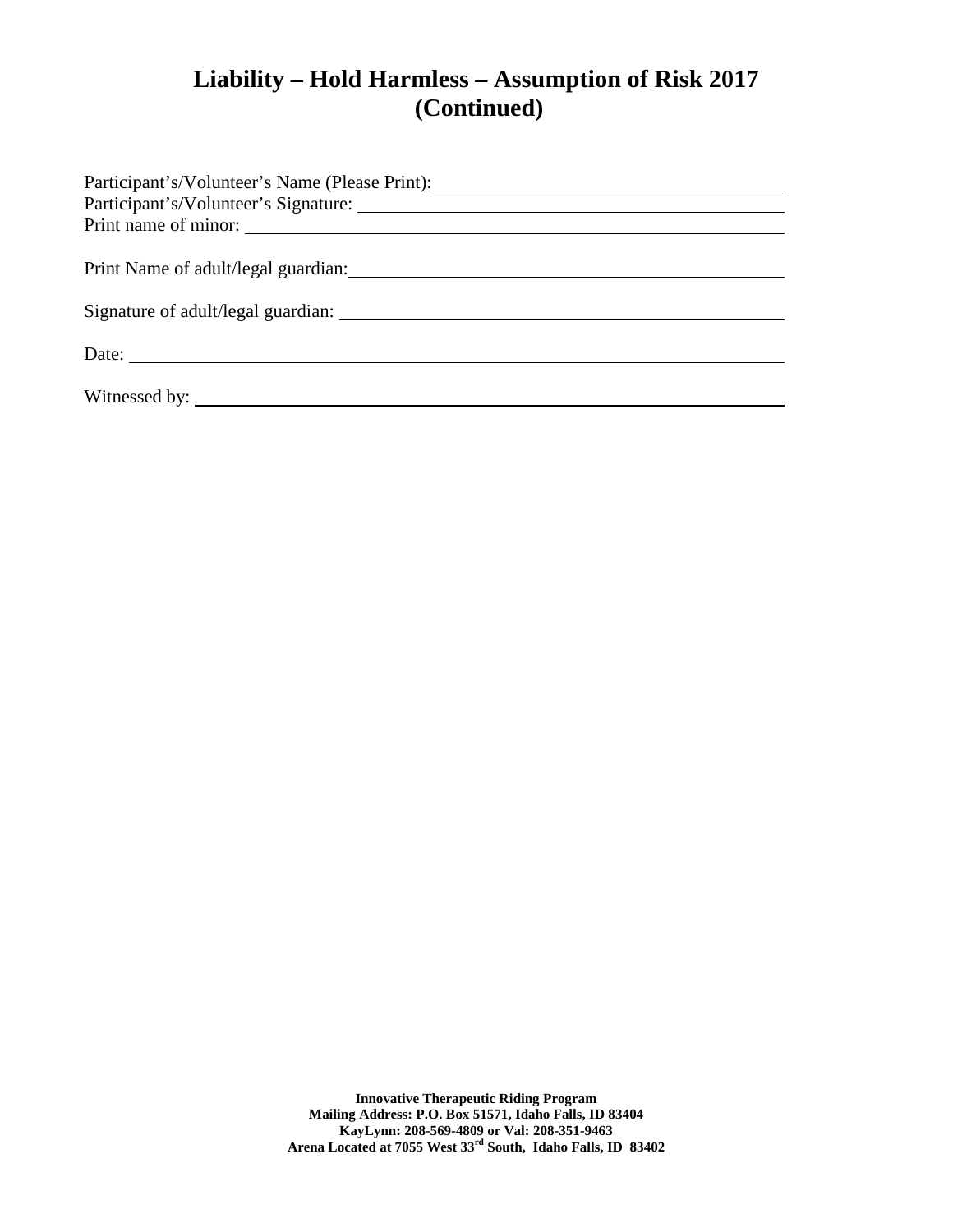## **Health Insurance Portability and Accountability Act (HIPAA)**

The Health Insurance Portability and Accountability Act (HIPAA) provides safeguards to protect your privacy. Implementation of HIPAA requirements officially began on April 14, 2003. Many of the policies have been our practice for years. This form is a "friendly" version. A more complete text is posted in the office.

What this is all about: Specifically, there are rules and restrictions on who may see or be notified of your Protected Health Information (PHI). These restrictions do not include the normal interchange of information necessary to provide you with office services. HIPAA provides certain rights and protections to you as the patient. We balance these needs with our goal of providing you with quality professional service and care. Additional information is available from the U.S. Department of Health and Human Services. www.hhs.gov

We have adopted the following policies:

- 1. Patient information will be confidential except as in necessary to provide services or to ensure that all administrative matters related to your care are handled appropriately. This specifically includes the sharing of information with other healthcare providers, laboratories, health insurances payers as is necessary and appropriate for your care. Patient files may be stored in open files racks and will not contain any coding with identifies a patient's condition or information which is not already a matter of public record. The normal course of providing care means that such records may be left, at least temporarily, in administrative areas such as the front office, examination rooms, etc. those records will not be available to persons other than office staff. You agree to the normal procedures utilized within the office for the handling of charts, patient records, PHI, and other documents or information.
- 2. It is policy of this office to remind patients of their appointments. We may do this by telephone, e-mail, U.S. mail or by any means convenient for the practice and/or as requested by you. We may send you other communications informing you of changes to office policy and new technology that you might find valuable or informative.
- 3. The practice utilizes a number of vendors in the conduct of business. These vendors may have access to PHI but must agree to abide by the confidentiality rules of HIPAA.
- 4. You understand and agree to inspections of the office and review of documents which may include PHI by government agencies or insurance payers in normal performance of their duties.
- 5. You agree to bring any concerns of complaints regarding privacy to the attention of the office manger or the doctor.
- 6. Your confidential information will not be used for the purpose of marketing or advertising of products, goods or services.
- 7. We agree to provide patients with access to their records in accordance with state and federal laws.
- 8. We may change, add, delete or modify any of these provisions to better serve the needs of the both the practice and patient.
- 9. You have the right to request restrictions in the use of your protected health information and to request change in certain policies used within the office concerning your PHI. However, we are not obligated to alter internal policies to conform to your request.

I, date do hereby consent and acknowledge my agreement to the terms set forth in the HIPAA INFORMATION FORM and any subsequent changes in office policy. I understand that this consent shall remain in force from this time forward.